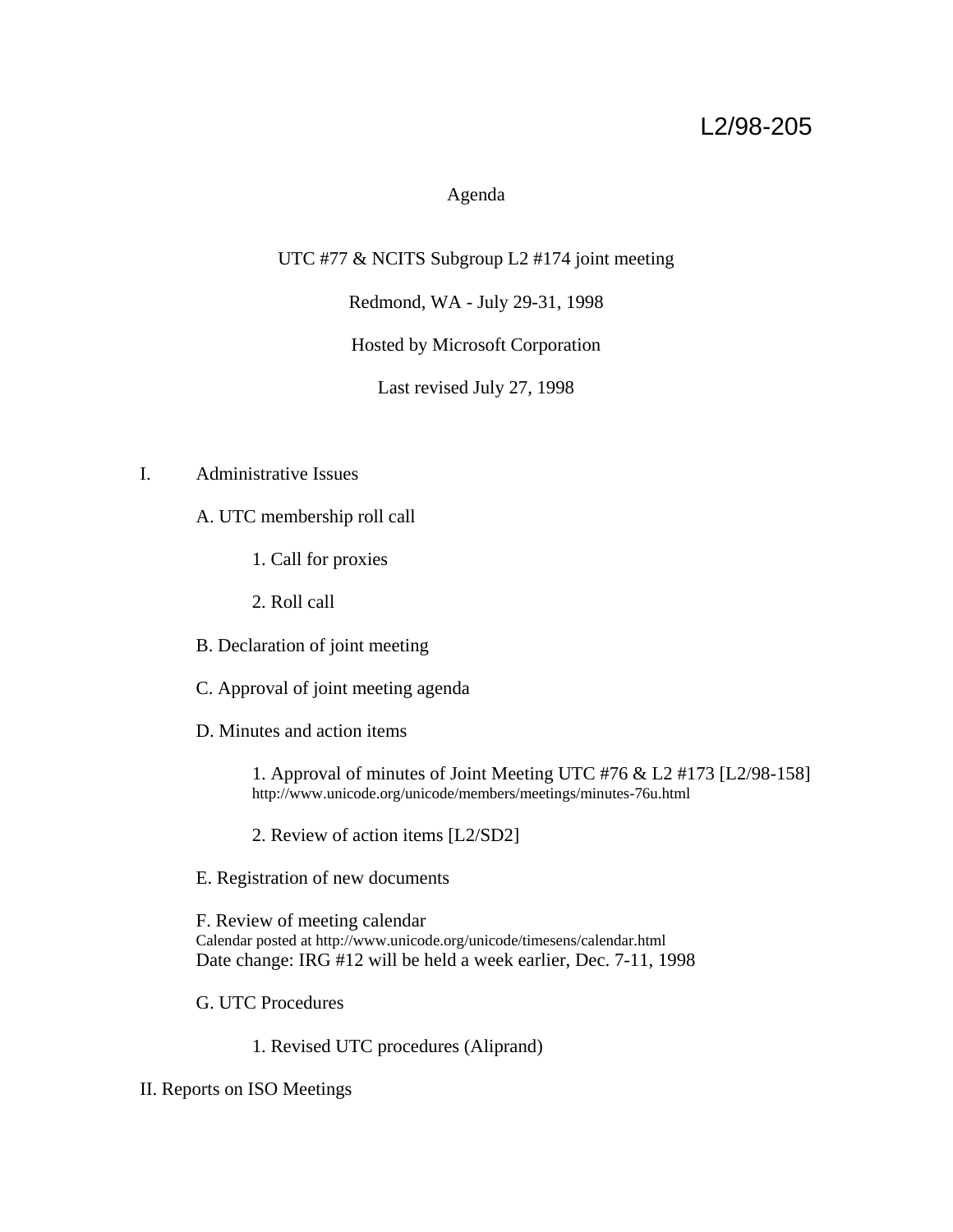A. Report on IRG meeting #11 (Ng)

B. Report on WG20 meeting (Winkler, Whistler)

## III. Technical Issues

- A. Errata to Unicode 2.0 and 2.1 (Standing Item)
	- 1. UnicodeData updates (Whistler) [L2/98-250]

## B. BiDi Issues

- 1. Reconsideration of T6 (Davis) [L2/98-149 from April meeting]
- 2. Miscellaneous feedback {L2/98-262]

## C. Revised Proposals

1. Draft UTRs

a) #11: Unicode character property "East Asian width"(Freytag) http://www.unicode.org/unicode/reports/dtr11.html

b) #14: Line breaking properties (revised) (Freytag) [L2/98-266] Discard earlier version from Web

c) Support for implementing inline and interlinear annotations (Freytag) ftp://unicore:unicore@ftp.unicode.org/WorkingGroups/EastAsia/Ruby/Ruby.html

#### 2. Proposals for UTRs

a) Formal criteria on disunification (Freytag) ftp://unicore:unicore@ftp.unicode.org/WorkingGroups/Roadmap/criteria\_004.html

b) Newline policy (proposed UTR #13) (Davis) ftp://unicore:unicore@ftp.unicode.org/WorkingGroups/Properties/wdutr-Newline.html

c) Formal criteria for coding precomposed characters (Freytag)

#### D. New Proposals

1. Variant Forms of Characters

a) Presentation on glyphs and font issues (Carroll)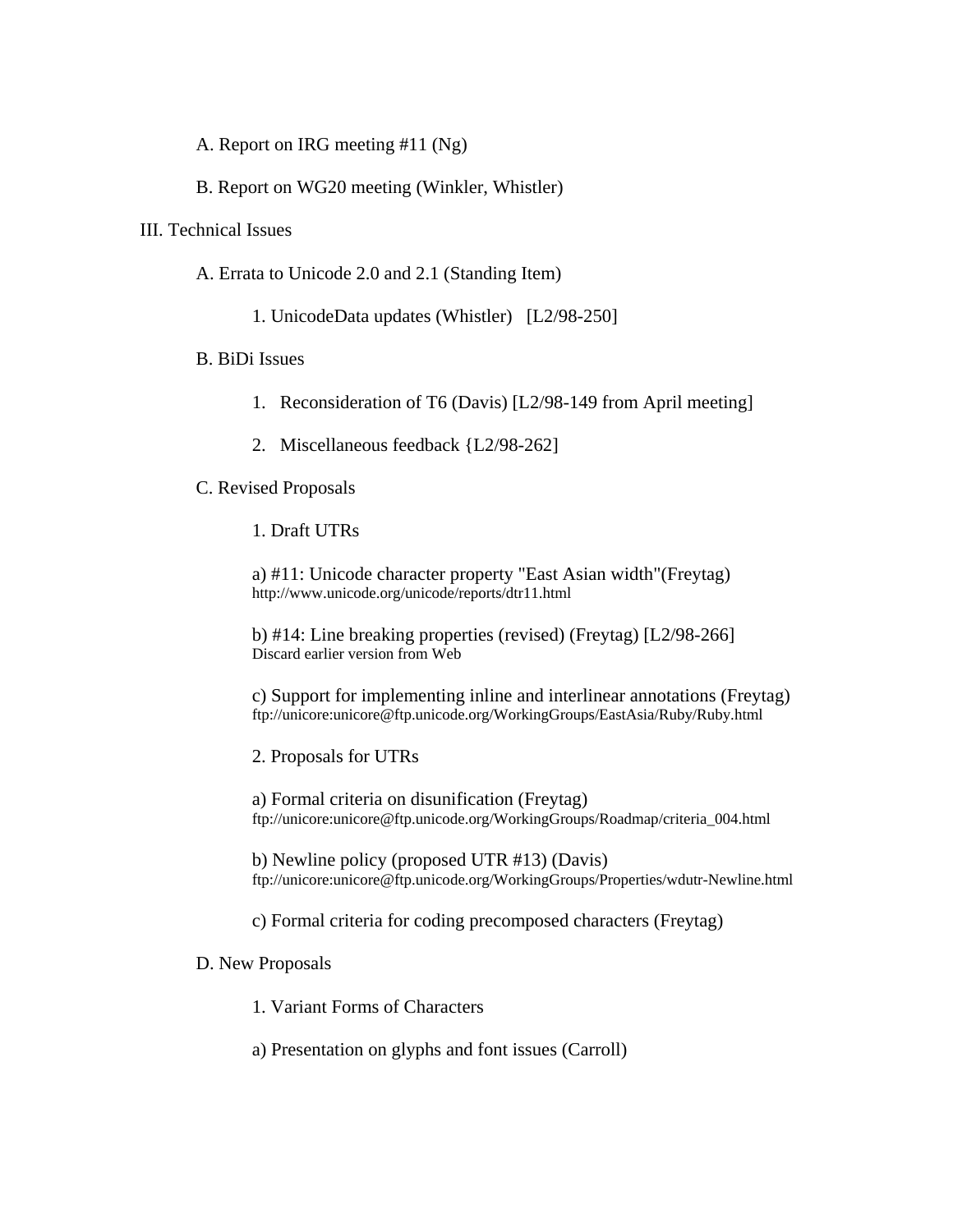b) Variation marks for Mongolian and general extension (Sargent and others)

c) Variant tagging for ideographs (Kobayashi & Hiura)

2. C1 Use (Umamaheswaran)

3. Other Proposals

a) Unicode Normalization (Davis) ftp://unicore:unicore@ftp.unicode.org/WorkingGroups/Properties/wdutr-Composition1.3.html

b) Regular expressions (Davis) ftp://unicore:unicore@ftp.unicode.org/WorkingGroups/Properties/wdutr-RegularExpressions.html

c) EBCDIC-Friendly UCS Transformation Format (Umamaheswaran) [L2/98-258]

d) Title casing of Greek symbols (Davis) [L2/98-263]

IV. Script & Character Proposals

A. Mongolian (Whistler)

[L2/98-088=WG2 N1711] *The Working Meeting on Mongolian Encoding* (dated February 15, 1998) Source: China, Mongolia

[L2/98-104=WG2 N1734] *Comments on the Mongolian Encoding Proposal*, WG2 N1711 (dated March 20, 1998). Source: Ken Whistler

[L2/98-251] *Reply to 'Proposal WG2 N1734' raised at the Seattle meeting regarding 'Proposal WG2 N1711'* (dated April 30, 1998). Source: China [WG2 to be assigned]

[L2/98-252] *Feedback on Ken Whistler's Comments on Mongolian Encoding: N1734* (email). Source: Mongolia and UNU/IIST.

[L2/98-268] *Comments on Dr.Richard Moore's Feedback.* Date: 26 Jul 98 Source: China

#### B. Math Symbols

1. Proposal for additional mathematical and technical symbols [L2/98-093] (Sargent)

2. Additional mathematical characters for the UCS (Everson) [L2/98-212]

C. TC 46 additions (Aliprand/Barry/Everson)

1. Additional Latin Characters [L2/98-208]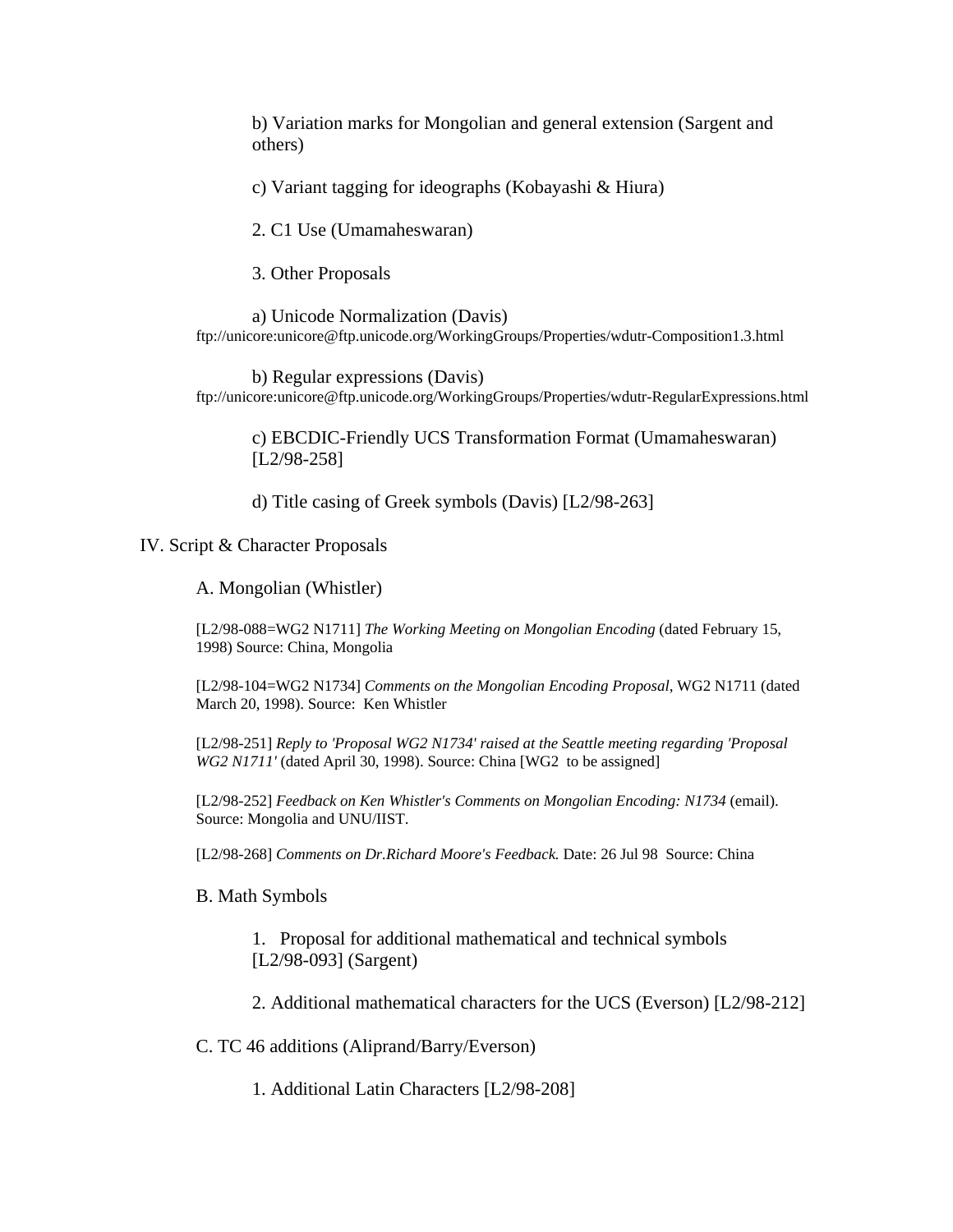- 2. Additional Greek characters [L2/98-210]
- 3. Additional Hebrew cantillation characters [L2/98-216]
- 4. Additional Cyrillic characters [L2/98-211]
- 5. Additional combining characters [l2/98-213]
- 6. Contraction mark characters [L2/98-214]
- 7. Additional signature mark characters [L2/98-215]

#### C. Other Proposals

- 1. Non-ideographic characters
- a) Proposal for Tibetan extensions (McGowan/Everson) [L2-218]

b) Additional IPA (International Phonetic Alphabet) characters for the UCS (Everson) [L2/98-209]

- c) Character to indicate absence of word breaking (Freytag) [L2/98-266]
- d) Syllable Break character (Davis) [L2/98-264]
- d) Proposal for encoding the Philippine scripts in the BMP of ISO/IEC 10646 [L2/98-217]
- 2. Ideographic additions
- a) CJK radical supplement (Moore) [L2/98-106]
- D. Other script issues
	- 1. Response to Burmese proposal (Whistler) [L2/98-265]
	- 1. Encoding the Tifinagh script (Everson) [L2/98-219]
	- 2. On encoding the Old Hungarian rovásírás in the UCS [L2/98-220]

#### V. Current ballots

## VI. IETF and W3C issues

A. UTC statement of support for *Language tagging in plain text* (McGowan)